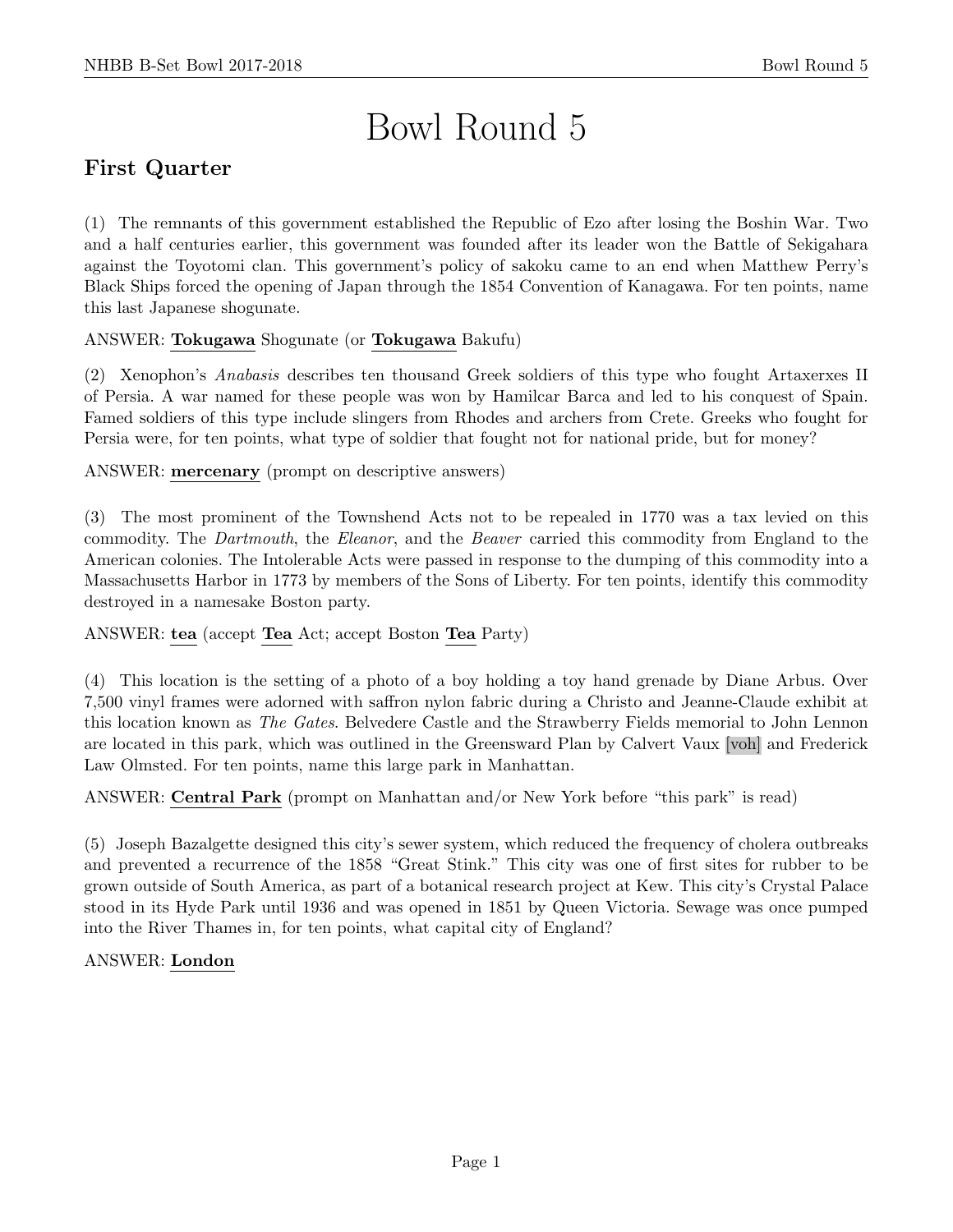(6) On this island, a 5th century BC law code inscribed on circular walls can be seen in ruins in Gortyn. This island is home to a distinctive type of pottery known as the "kamares ware," examples of which are on display in Heraklion. The Thera volcanic eruption may have ended a civilization on this island, where frescos depicting a bull-leaping motif are common at the palace of Knossos. For ten points, name this largest Greek island, the center of the Minoan civilization.

## ANSWER: Crete

(7) A former Speaker of this state's House of Representatives ran for the Senate in 2010, beating Kendrick Meek and Charlie Crist. A Congresswoman from this state resigned as DNC chair after a scandal involving Wikileaks and her hacked emails. Rick Scott governs, for ten points, what swing state that was represented by Debbie Wasserman Schultz in the House and is currently represented in the Senate by Marco Rubio?

## ANSWER: Florida

(8) Anna Chennault arranged a meeting for this man with Ambassador Bui Diem that violated the Logan Act. Charles Colson admitted this man had told him that a typewriter was fabricated in the Alger Hiss case. This politician sabotaged peace talks in Vietnam in the aforementioned Chennault affair, promising better results after this man defeated Hubert Humphrey in the 1968 election. For ten points, name this US President who withdrew the US from Vietnam in 1973.

## ANSWER: Richard Nixon

(9) In 2015, a yearly pillow fight at this location was banned after hard objects were stuffed in pillow cases, leading to two dozen injuries. This location was connected to Constitution Island by a long chain in its original design by Tadeusz Kosciuszko [tah-dah-oosh ko-SHOO-skoh]. The longest continuously occupied American military post is, for ten points, what New York location, the base of the U.S. Military Academy, which was to be betrayed by Benedict Arnold?

ANSWER: West Point (accept the US Military Academy until mentioned; prompt on "The Point;" prompt on "Army")

(10) The Domus Conversorum was a residence specifically built to house these people, many of whom died when Clifford's Tower, the keep of York Castle, was burned to the ground in 1190. Oliver Cromwell ended a policy whereby these people had been banned from England since the reign of Edward I. The Balfour Declaration pledged support for the creation of a homeland for these people in the Middle East. For ten points, name this religious group whose British members have included Benjamin Disraeli.

## ANSWER: Jewish people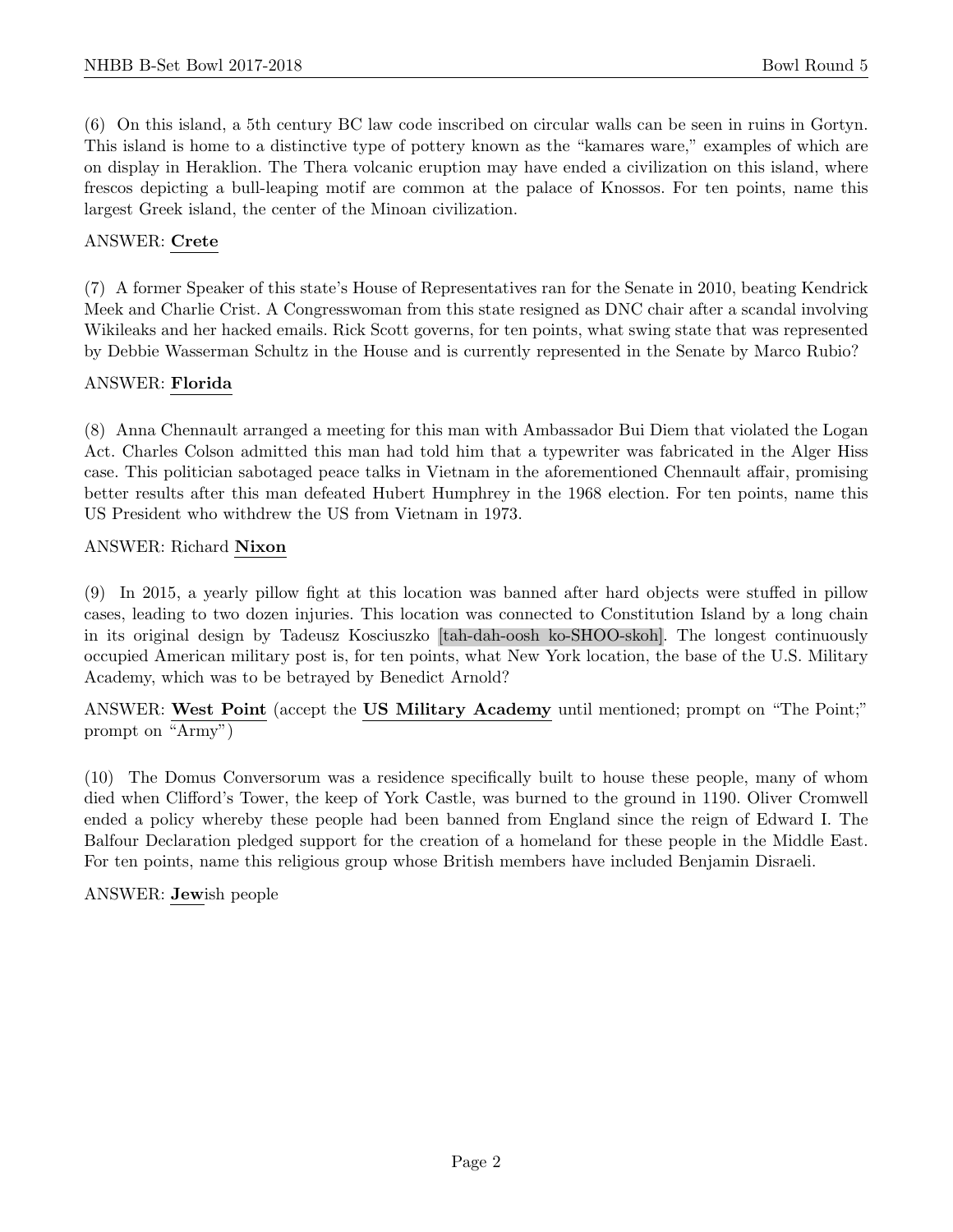## Second Quarter

(1) In a novel set in this country, Aurora de Gama falls in love with the manager at her father's spice warehouse; that novel takes its name from the dying reaction of Boabdil and is titled The Moor's Last Sigh. A group of telepathic youths hold a conference in this country in a novel in which Saleem Sinai was born at the exact moment of this country's independence. For ten points, name this setting of Salman Rushdie's novel Midnight's Children.

## ANSWER: India

BONUS: Rushdie's Satanic Verses prompted this Supreme Leader of Iran to issue a fatwa against him in 1989.

## ANSWER: Ayatollah Ruhollah Khomeini

(2) In his early military career, this man was given the honor of escorting the captured chief Black Hawk. Officials picked for this man's Cabinet included Stephen Mallory and Judah Benjamin. His vice president, Alexander Stephens, stated that this man's government was founded "upon the great truth" of racial inequality. Command of the Army of Northern Virginia was given to Robert E. Lee by, for ten points, what only president of the Confederate States of America?

#### ANSWER: Jefferson Davis

BONUS: Judah Benjamin was the first man to hold this post in the Confederate cabinet; the analogous honor in the United States was claimed by Edmund Randolph.

## ANSWER: Confederate and/or US Attorney General (accept descriptions of the head of the Department of Justice)

(3) Hedonistic white settlers settled this country's Happy Valley. This country subsidized possibly non-existent gold in the Goldenberg Scandal. This country's Kalenjin people came to power under Daniel Arap Moi, who discriminated against its Kikuyu ethnic group. This country's Westgate shopping mall was attacked in 2013 by Al-Shabaab, a terrorist group based in neighboring Somalia. For ten points, name this east African country led by Uhuru Kenyatta.

#### ANSWER: Kenya

BONUS: Dedan Kimathi led the Kikuyu people in this 1950s uprising against British colonial power in Kenya.

## ANSWER: Mau Mau Rebellion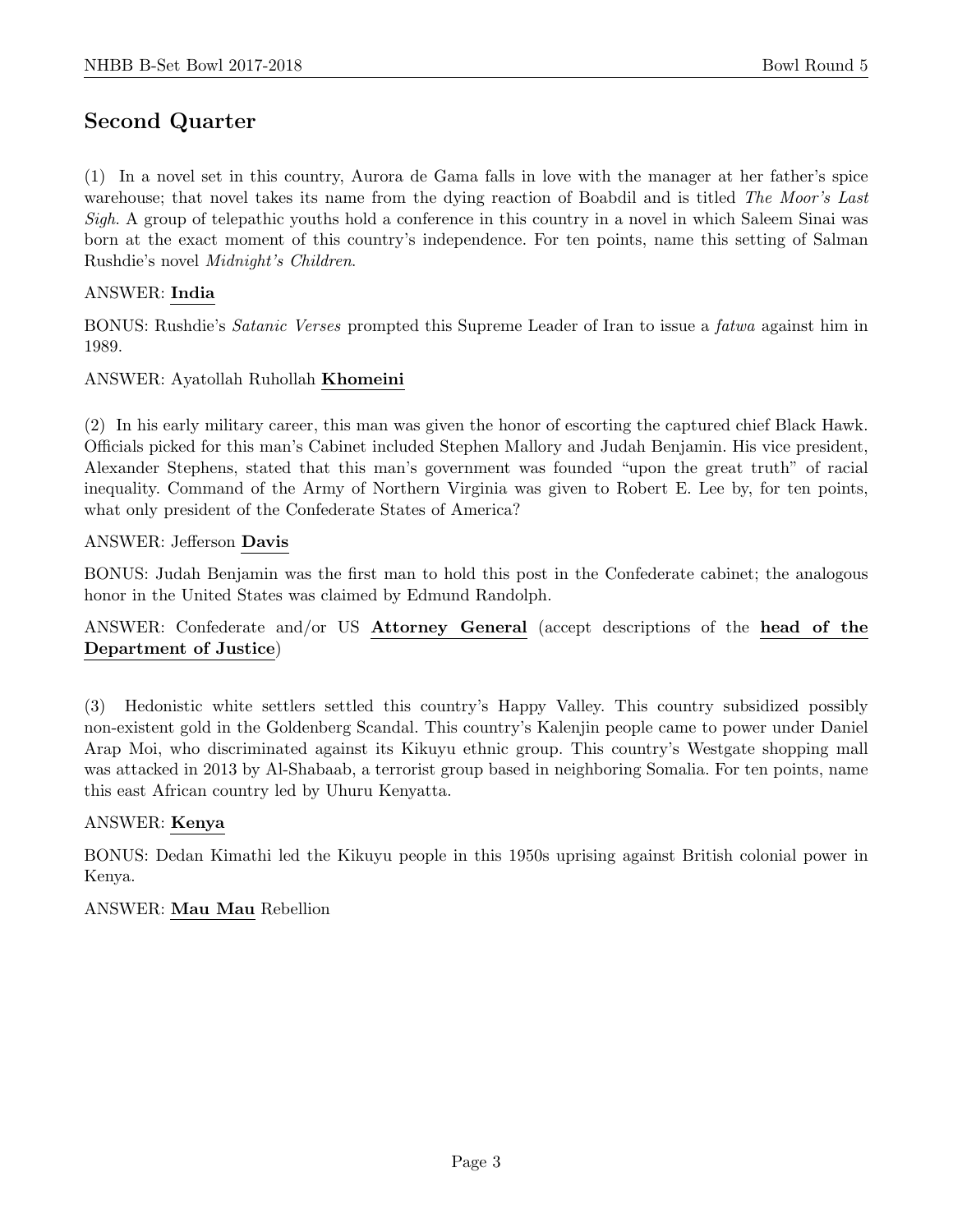(4) This city's mothax were allowed to fight, but denied the right to join in communal banquets where a black broth was served. Every autumn in this city, the krypteia were permitted to slaughter slaves to prevent events like the Messenian Wars and other helot uprisings. This city's agoge [uh-goh-gay] system trained boys from the age of 7 into this city's elite military. For ten points, name this ancient Greek city-state whose army fought Athens in the Peloponnesian War.

## ANSWER: Sparta (or Lacedaemonia)

BONUS: This semi-mythical Spartan lawgiver, a mothax himself, established the agoge educational system and undertook currency and land reform.

## ANSWER: Lycurgus

(5) In 1341, a holder of this title instituted a salt tax called the gabelle. This title was promised to Henry V at the Treaty of Troyes and was split from the Kingdom of Navarre by Joan II. The next holder of this position was known as the dauphin. After 987, holders of this position were descended from Hugh Capet. For ten points, name this royal title held by eighteen different men with regnal name Louis.

ANSWER: King of France (prompt on partial answers, like "king" or "monarch of France;" accept Queen of France before "Henry V" is read)

BONUS: The gabelle salt tax was abolished by this legislative body, which was formed by members of the Third Estate in summer 1789 in the buildup to the French Revolution.

## ANSWER: National Assembly (or Assemblée Nationale; accept National Constituent Assembly or Assemblée Nationale Constituante)

(6) Demilitarization along this border was planned by the Rush-Bagot Treaty. Confusion over this border led to a bloodless war after a pig was shot on San Juan Island. Lumberjack infighting along this border led to the Aroostook War, which was ended by a treaty negotiated by Daniel Webster. This border was initially demarcated by the 1783 Treaty of Paris following the American Revolution. For ten points, name this border whose eastern end lies between Maine and New Brunswick.

ANSWER: the border between Canada and the United States of America (accept USA or America for United States; prompt on partial answers)

BONUS: The aforementioned Aroostook War was ended by a treaty signed by, and named for, Daniel Webster and this British baron.

ANSWER: Alexander Baring, 1st Baron Ashburton (accept either or both names; accept Webster-Ashburton Treaty)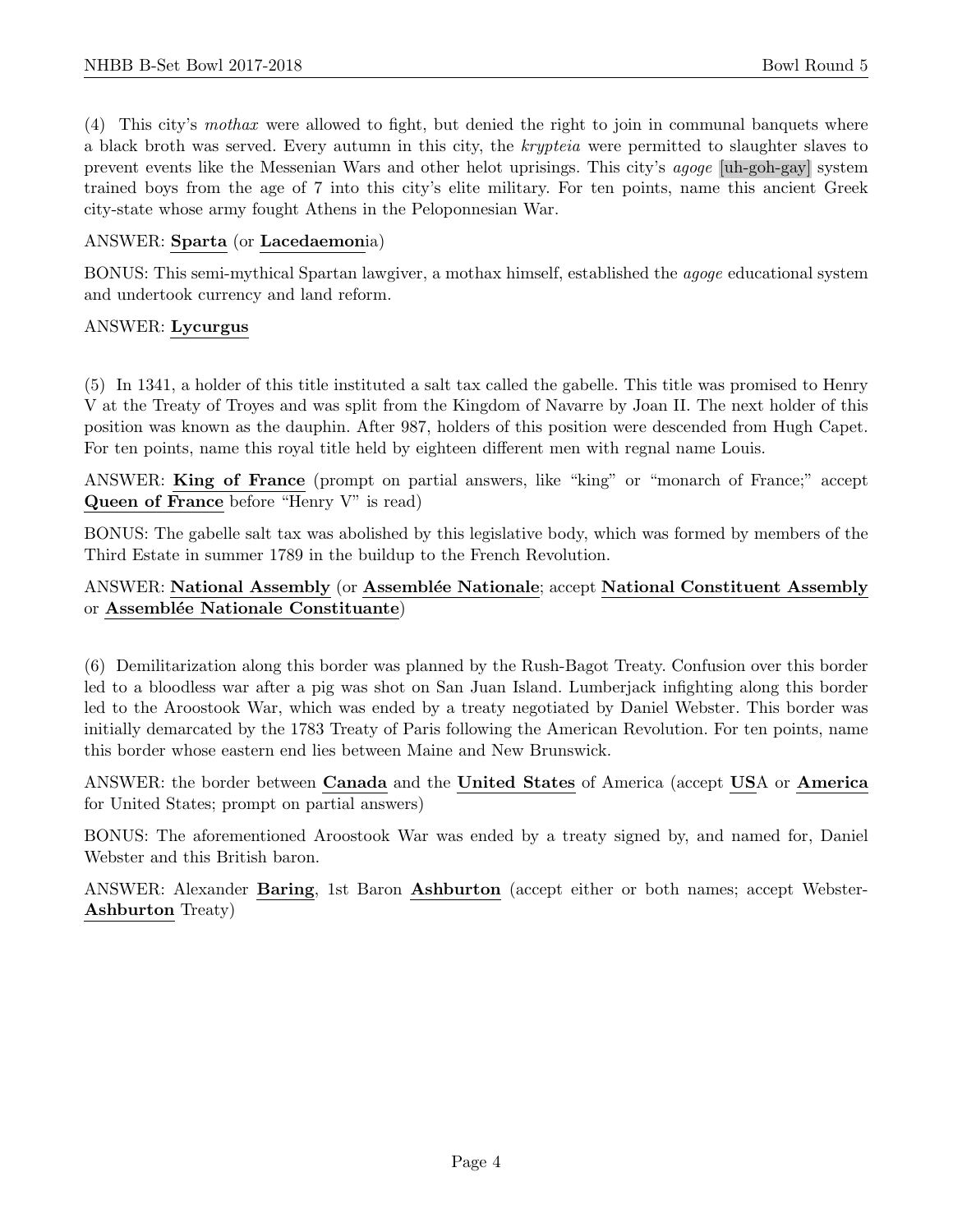(7) A text written in a prison in Zakopane [zah-ko-pahn-eh] during this war was used for the second movement of Henryk Gorecki's Symphony of Sorrowful Songs. A symphony written during this war contains a passage parodying a Franz Lehar tune over a snare drum in its depiction of soldiers invading the title city. For ten points, name this war in which Dmitry Shostakovich wrote his Seventh Symphony, depicting the siege of Leningrad by Nazi Germany.

#### ANSWER: World War II

BONUS: Another musical composition inspired by World War II was a dissonant Krzysztof Penderecki [chris-toff pen-der-etz-kee] piece for 52 strings entitled Threnody to the Victims of what city?

ANSWER: Threnody to the Victims of Hiroshima

(8) Clausius' inequality was an early formulation of a law concerning this quantity, whose public awareness grew through Isaac Asimov's short story "The Last Question." Early theories on this quantity were developed by Lazare Carnot [la-zarr car-noh], whose namesake cycle conserves this quantity. Ludwig Boltzmann's tombstone has an equation for this quantity engraved on it. According to the second law of thermodynamics, this quantity always increases within isolated systems. For ten points, name this measure of disorder within a system.

ANSWER: entropy (prompt on S)

BONUS: The second law of thermodynamics inspired this Czechoslovakian dissident, who wrote that "the basic law of life is to be ever more highly structured and to struggle against entropy" in an open letter to Gustav Husak in 1975. This writer became President of Czechoslovakia in 1989.

ANSWER: Václav Havel

# Third Quarter

The categories are  $\dots$ 

- 1. The New Deal
- 2. Roman Politicians
- 3. Ancient Egypt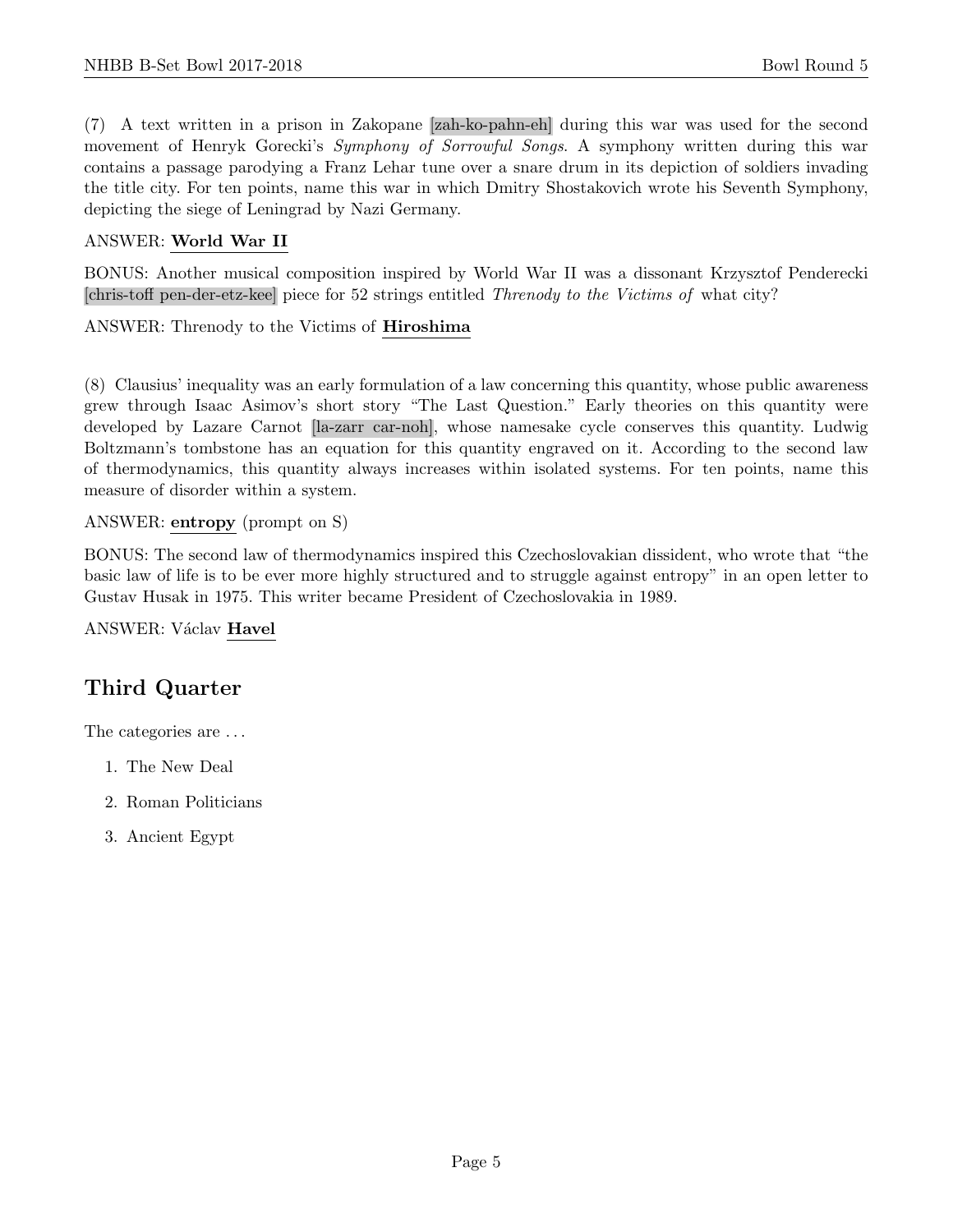## THE NEW DEAL

Name the...

(1) Global economic downturn that the New Deal counteracted.

## ANSWER: Great Depression

(2) President who formulated the New Deal.

## ANSWER: Franklin Delano Roosevelt (accept FDR; prompt on Roosevelt)

(3) New Deal program that provides an old age pension and now includes disability benefits.

ANSWER: Social Security (accept additional information)

(4) Failed plan to save the New Deal by manipulating the Supreme Court.

ANSWER: court packing (accept anything related to adding more justices to the Supreme Court)

(5) Artist for the WPA who captured the Migrant Mother photo.

## ANSWER: Dorothea Lange

(6) State electrified by a namesake "Valley Authority" led by David Lilienthal.

## ANSWER: Tennessee

(7) Economic concept suspended in the New Deal and ended by the later Bretton Woods conference, allowing the convertibility of a precious metal to dollars.

ANSWER: gold standard (do not prompt on partial answers)

(8) Advisor and Commerce Secretary who oversaw the Civil Works Administration and the Works Progress Administration.

## ANSWER: Harry Hopkins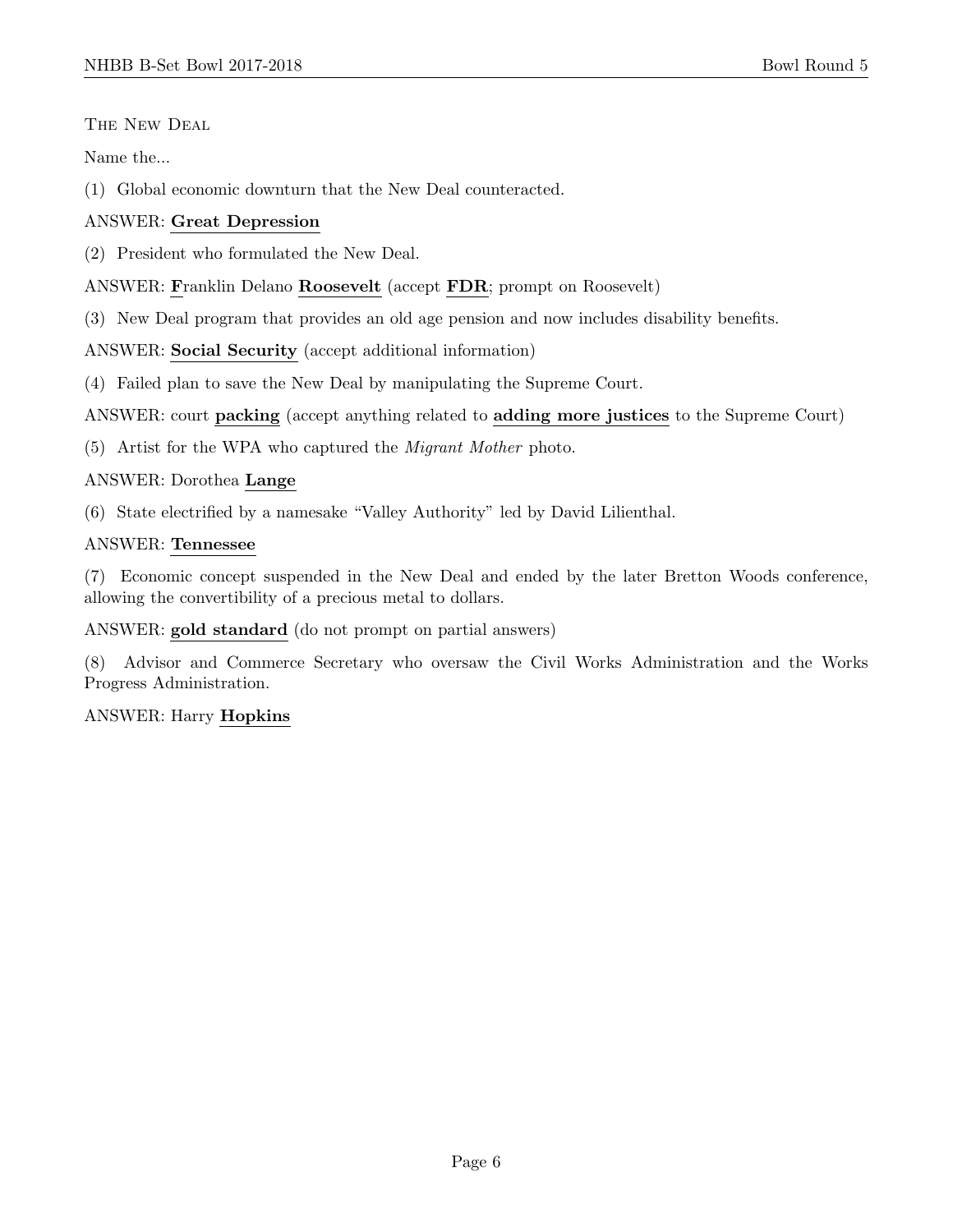Roman Politicians

Name the Roman who...

(1) Was assassinated in 44 BC after proclaiming himself dictator four years earlier.

ANSWER: Gaius Julius Caesar (prompt on Caesar)

(2) Became the first emperor of Rome.

#### ANSWER: Augustus Caesar (or Octavian; accept Gaius Octavius or Gaius Octavianus)

- (3) Wrote the Stoic work Meditations and was the last of the Five Good Emperors.
- ANSWER: Marcus Aurelius Antoninus Augustus
- (4) Allied with Cassius at the Battle of Philippi, where he was defeated by the Second Triumvirate?

#### ANSWER: Marcus Junius Brutus

(5) Defeated the Mediterranean pirates before joining the First Triumvirate.

ANSWER: Pompey the Great (or Gnaeus Pompeius Magnus)

- (6) Died invading Parthia at the Battle of Carrhae and was known as the richest man in Rome.
- ANSWER: Marcus Licinius Crassus
- (7) Defeated the Sicilian Revolt and governed Africa as a member of the Second Triumvirate.

ANSWER: Marcus Aemilius Lepidus

(8) Followed his brother Gaius, both in pushing for land reforms and being assassinated by senators.

ANSWER: Tiberius Gracchus the Younger (prompt on Gracchus)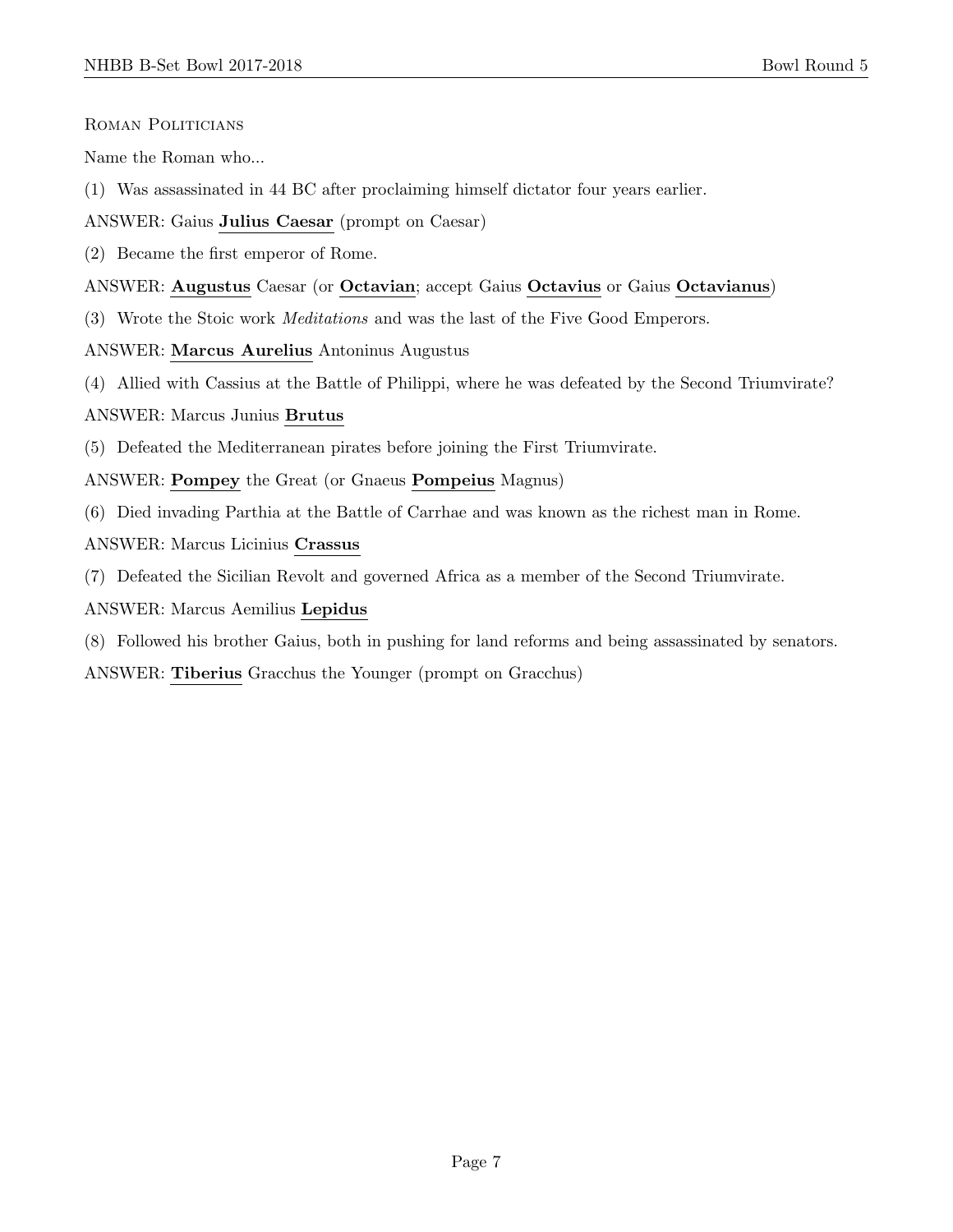## Ancient Egypt

Name the...

(1) River that nourished ancient Egyptian culture and is divided into "white" and "blue" portions.

## ANSWER: Nile River

(2) Species of dung beetle worshipped by the ancient Egyptians.

## ANSWER: scarab (accept scarabaeus sacer)

(3) Pharaoh who died at the age of 18 and whose tomb was discovered in 1922 by Howard Carter.

## ANSWER: King Tutankhamun (accept King Tutankhaten)

(4) Egyptian symbol of "life," resembling a cross with a handle, that is carried in depictions of almost every Egyptian pharaoh.

## ANSWER: ankh

(5) Wife of Thutmose II who served as the second female pharaoh in history.

## ANSWER: Hatshepsut

(6) Royal necropolis opposite Thebes, a major burial site that contains 63 discovered tombs of pharaohs and Egyptian nobles.

## ANSWER: Valley of the Kings (accept Wadi al Muluk)

(7) Pharaoh who established a sun-worshipping cult in the 14th century BC.

## ANSWER: Akhenaten (or Amenhotep IV)

(8) City where that sun-worshipping cult was centered, and which names a style of New Kingdom art.

## ANSWER: Amarna (accept Akhetaten)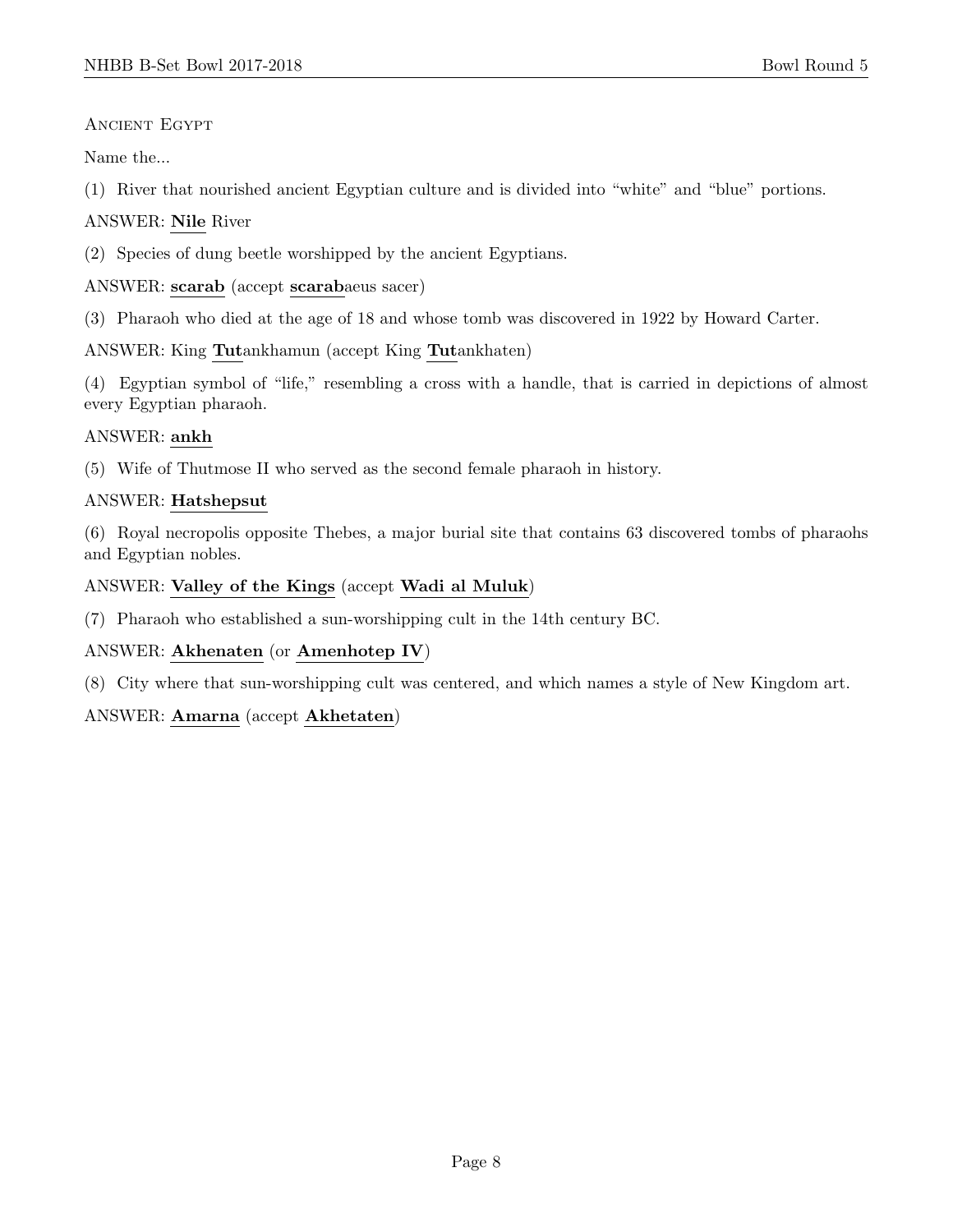# Fourth Quarter

(1) In 2015, members of this group noted "It. Just. Isn't. That. Good." in their two-star review of In the Aeroplane Over the Sea by Neutral Milk Hotel. That review was labeled "Disgusting" by a website that later praised a State Department effort to counter this group: a world map with the US  $(+)$  shrunk to be too small for this group to find. In real life, a member of this group used the caption "We respawn in Jannah" in an (\*) Instagram post referencing Call of Duty, one of its numerous recruitment attempts over social media. Clickhole.com frequently lampoons, for ten points, what terrorist group that lost control of Mosul in July 2017?

ANSWER: ISIS (or Islamic State of Iraq and Syria; or ISIL; or Islamic State of Iraq and the Levant; or Daesh; accept descriptions of Clickhole.com's version of ISIS; prompt on Clickhole before mentioned)

(2) This organization used a sacred messenger vehicle called the  $Paralus$ . This organization, which was wiped out after the Battle of Aegospotami, was based at  $(+)$  Piraeus, a city guarded by the Long Walls. This organization withdrew from the Battle of Cape Artemisium and later won the decisive Battle of  $(*)$  Salamis, driving the Persians from Greece. Themistocles advocated for the expansion of, for ten points, what military force whose triremes ensured the Delian League's control of the Aegean Sea?

ANSWER: navy of ancient Athens (prompt on partial answers, like "Athens' military" or "(Greek) navy;" do not accept or prompt on answers like "Athens' army" or "the modern Greek navy")

(3) The memorial site of Castle Hill in this region is sometimes named after Alexander Baranov, who established a provisional capital here in the early 1800s after defeating Tlingit natives. This region's ports of  $(+)$  Dyea and Skagway boomed in the 1890s as through points for gold prospectors. Sitka was the (\*) Russian territorial capital of this region, which was acquired by the U.S. in 1867 in a move dubbed Seward's Folly. For ten points, name this modern US state home to the cities of Fairbanks and Anchorage.

## ANSWER: Alaska

(4) The Luxembourg Compromise ended this leader's withdrawal from the European Economic Community during the Empty Chair Crisis. In another role, this leader advocated for a mobile professional force in The  $(+)$  Army of the Future, panning his nation's usage of the Maginot Line. After Philippe (\*) Petain took power as the head of the Vichy puppet state, this man led his country's "Free" forces against the Nazis during World War II. For ten points, name this first president of the French Fifth Republic.

#### ANSWER: Charles de Gaulle

(5) A modern native indigenous to this country is nicknamed "Man of the Hole" due to the large, 6-feet deep holes he digs to trap prey. Claude Levi-Strauss's Triste Tropiques [treest troh-PEEK] focuses primarily on this non-Asian country, which recently surpassed New  $(+)$  Guinea in having the most uncontacted peoples within its borders. Shantytowns called "favelas" dot the urban landscape of cities like (\*) Sao Paolo and Rio de Janeiro in, for ten points, what Portuguese-speaking South American country?

ANSWER: Federative Republic of Brazil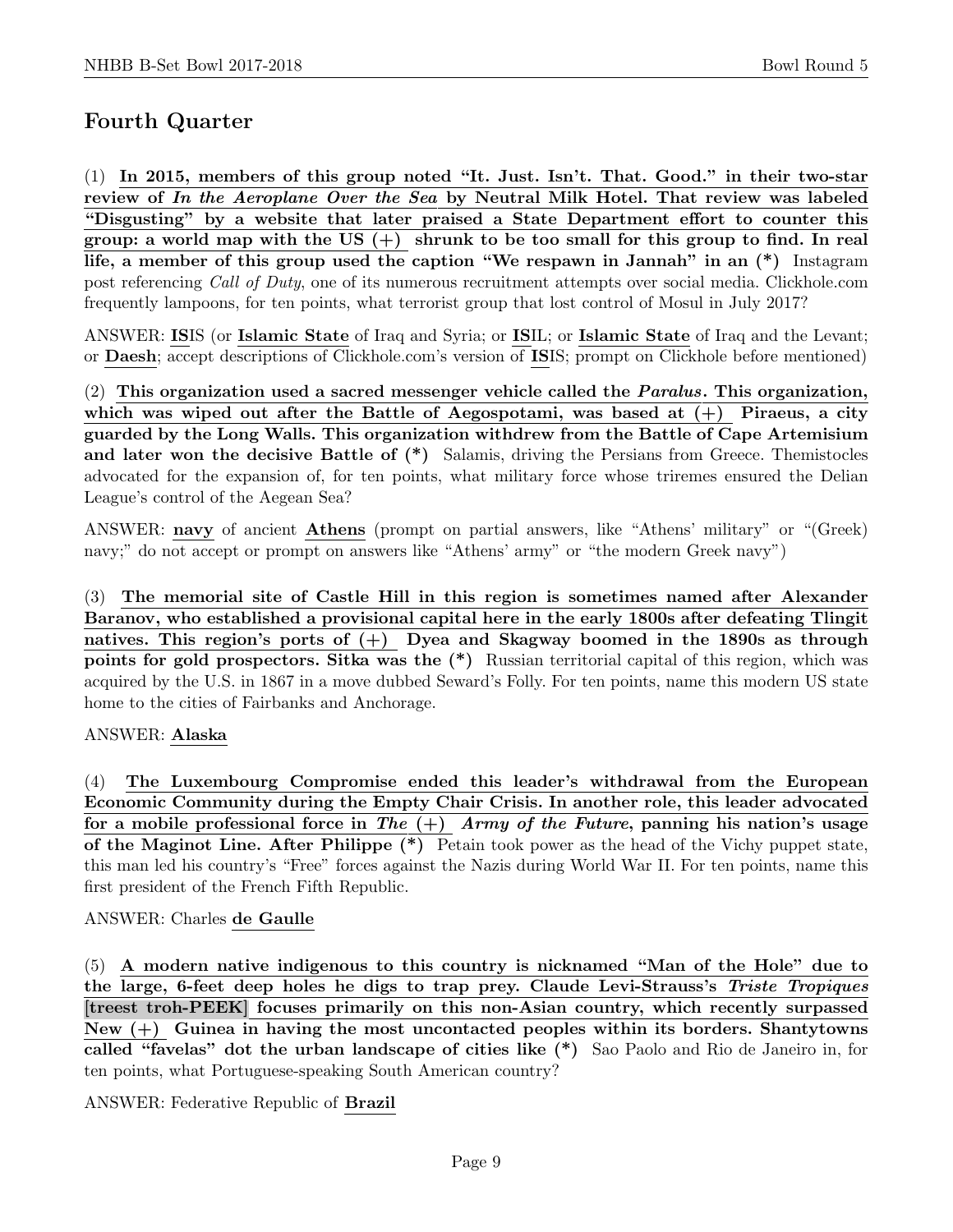(6) Planes intercepted over this facility are often forced to land in nearby Hagerstown. This

facility is officially designated NSF Thurmont and was known as "Shangri-La" in the  $(+)$ 1940s. In 1978, this facility hosted meetings that created two frameworks: the first was condemned by the UN, but the second earned (\*) Menachim Began and Anwar Sadat a shared Nobel Prize. For ten points, name this Maryland facility, a Presidential retreat where Jimmy Carter hosted Middle East peace talks that produced a set of Accords.

ANSWER: Camp David (accept Naval Support Facility Thurmont before mentioned; accept Shangri-La before mentioned)

(7) A speech advocating for this action was given "at a college noted for knowledge, in a city noted for progress, in a state noted for strength." This action was compared to "climb[ing] the highest mountain," "fly[ing] the Atlantic," and  $(+)$  "Rice play[ing] Texas" in a 1962 speech that noted "we choose to" do this "in this decade." The development of the  $(*)$ Saturn V [five] propulsion system was instrumental in performing this action, which was last done by the Challenger lander in 1972. For ten points, name this exploration first done by Buzz Aldrin and Neil Armstrong aboard Apollo 11.

ANSWER: going to the Moon (accept equivalents related to a manned Moon landing; accept any additional information related to John F. Kennedy's push for Americans/NASA going to the moon; prompt on "the Apollo program," "Apollo 11," "funding NASA," and other similar answers that don't mention the specific goal of a moon landing)

(8) After natives in what is now this country committed a ritual mass suicide known as puputan, the city of Klungkung fell to European colonists. A ruler of this country established a system called USDEK to implement  $(+)$  Guided Democracy; that system fell apart after the 30 September Movement and gave way to the New Order. Mohammad Hatta served as Vice President and Prime Minister for the (\*) INP in, for ten points, what Asian country, once led by Sukarno and Suharto, whose capital is Jakarta?

ANSWER: Republic of Indonesia